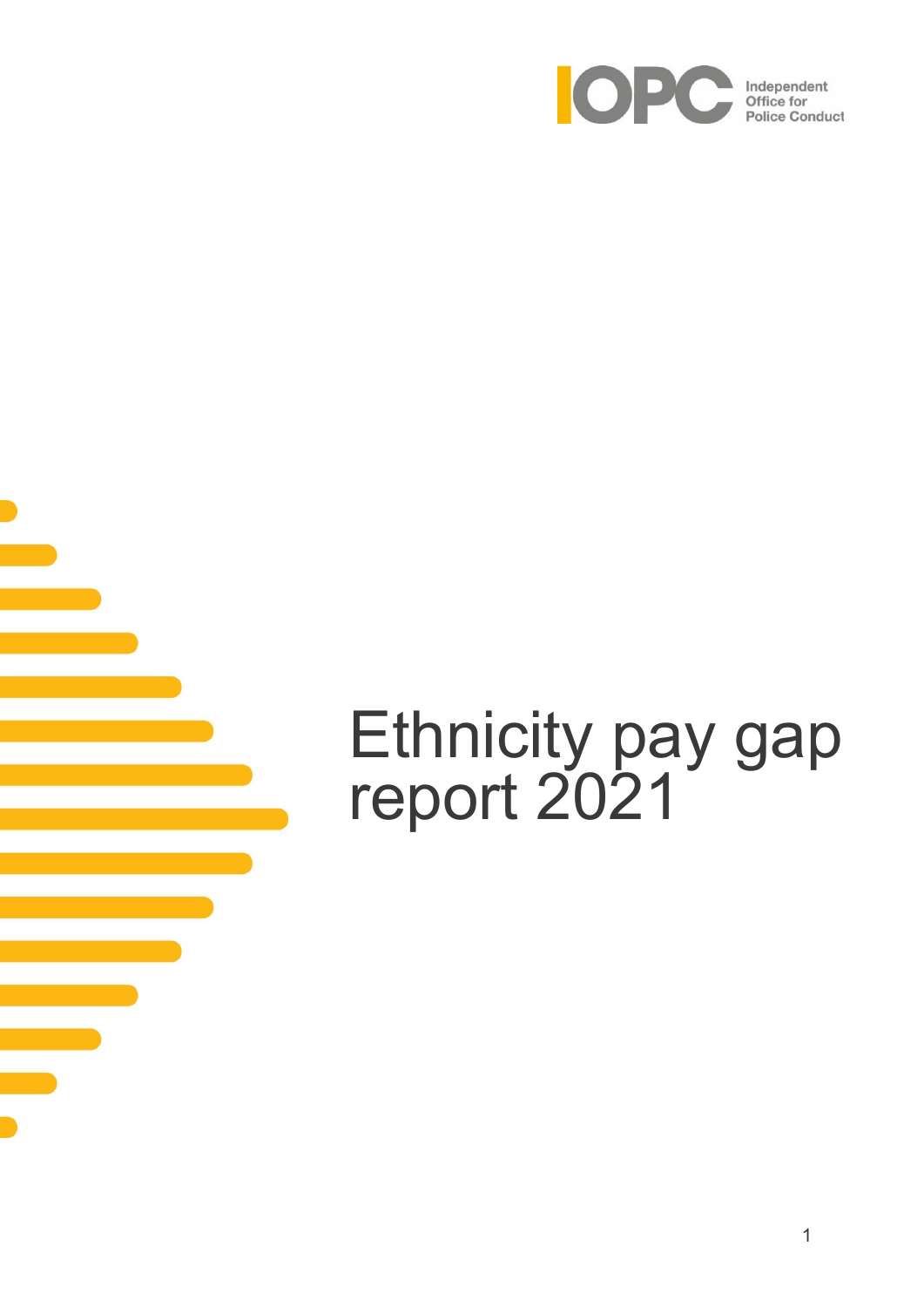# <span id="page-1-0"></span>**Contents**

| Proportion of employees by ethnicity who received a bonus  10 |  |
|---------------------------------------------------------------|--|
|                                                               |  |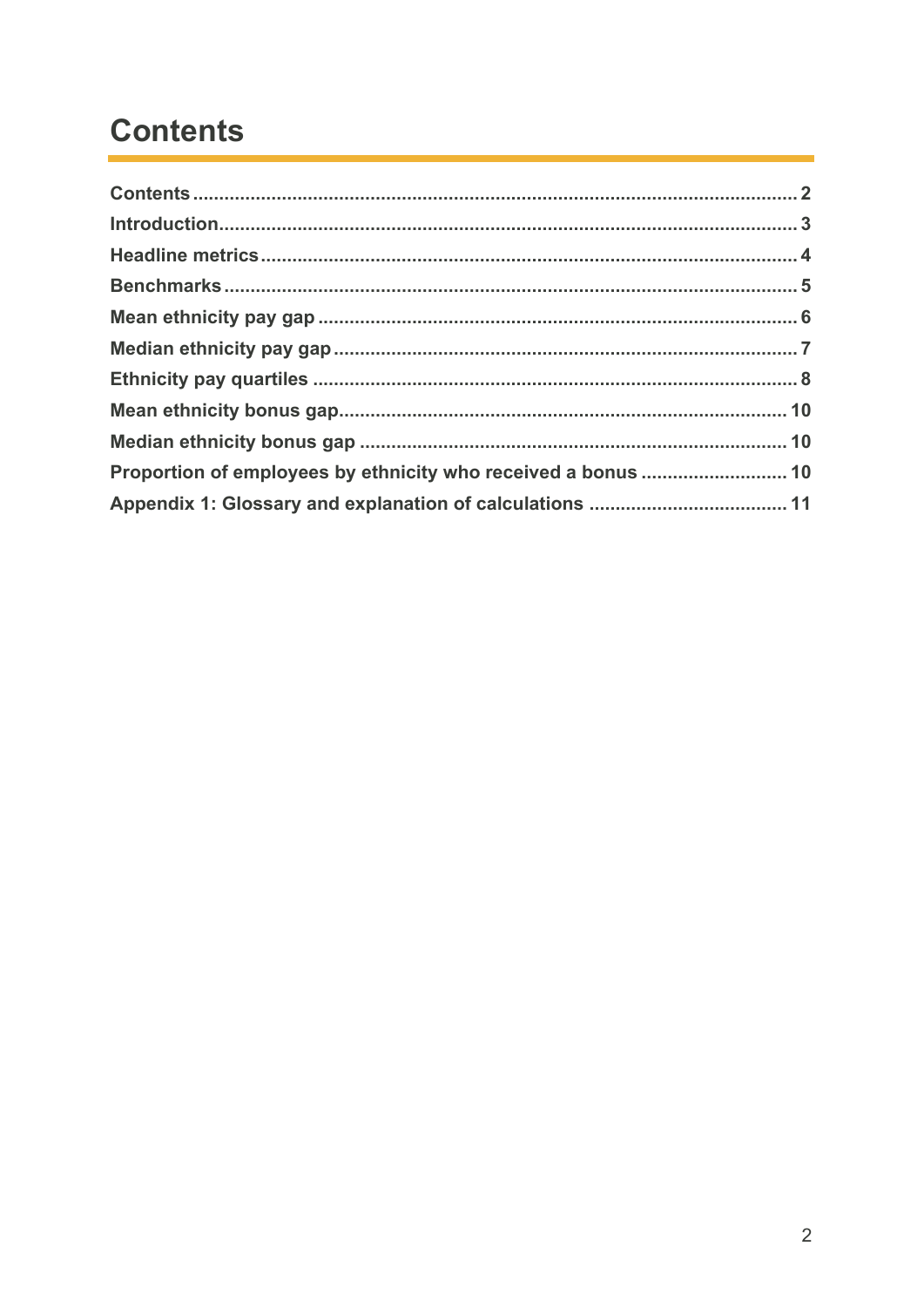### <span id="page-2-0"></span>**Introduction**

This report was prepared in line with the IOPC's equality, diversity, and inclusion strategy. While ethnicity pay gap reporting isn't currently mandated by the *Equality*  Act 2010, the IOPC recognise the importance of monitoring and drawing actions from the results of pay gap analysis.

The terms used in this report and the way the pay gaps were calculated are explained in the Appendix 1: Glossary and explanation of calculations.

Snapshot date: 31 March 2021

The IOPC had a total of 1,012 workers, of which 941 were classified as "full-pay relevant employees" whose ethnicity was known. A relevant employee is someone who was employed and on full pay on the snapshot date of 31 March 2021. At the snapshot date, there were 24 employees whose ethnicity was either not collected or the information was refused.

In this document we use the term BAME for our statistical graphs due to the limitations of space. However, we understand that it is not acceptable to use the term BAME when referring to an individual's identity outside of the statistical arena. It is our view that the term Black, Asian and Minority Ethnic groups (BAME) relate to any ethnicity other than the dominant ethnicity in a domain.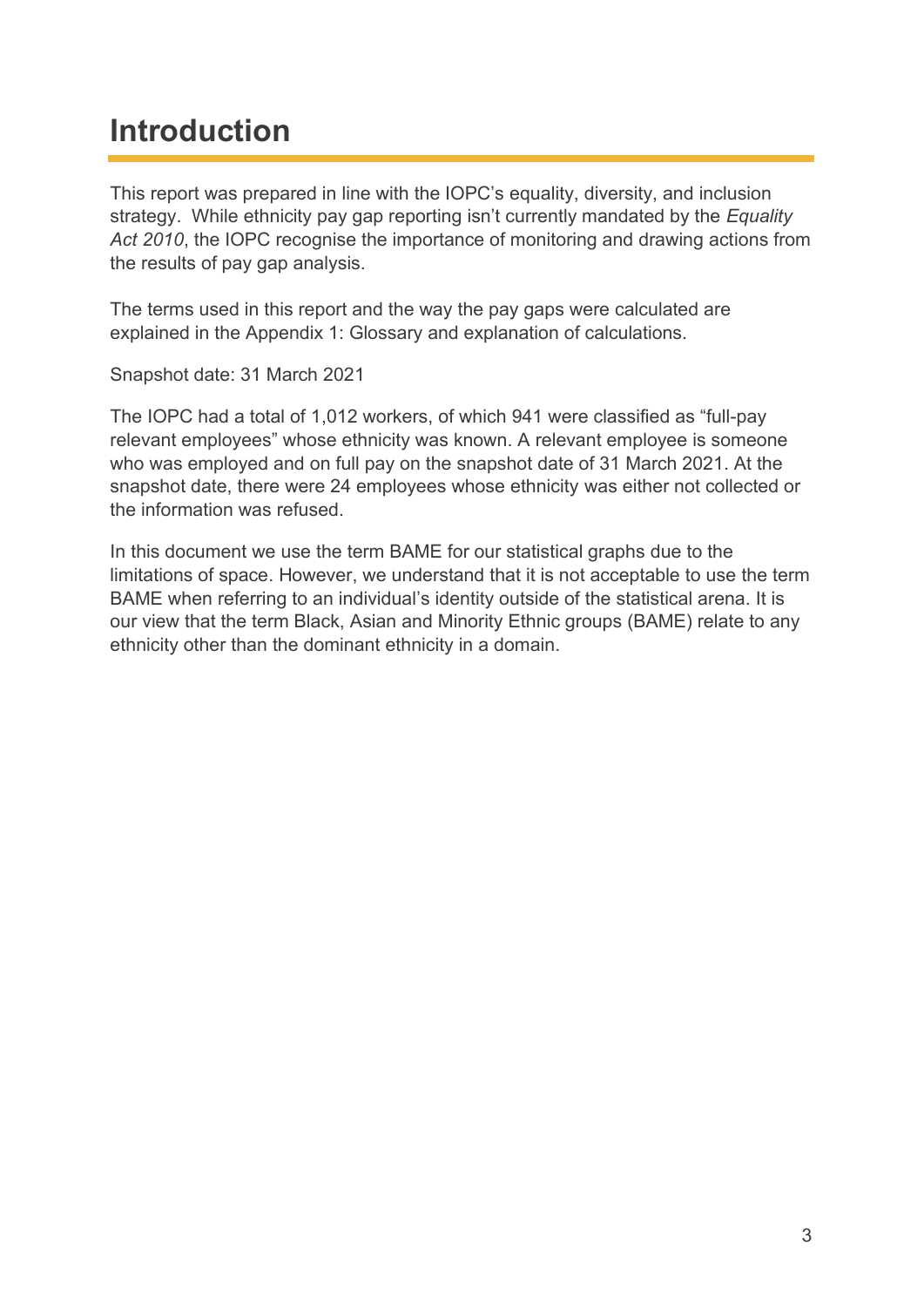### <span id="page-3-0"></span>**Headline metrics**

The figures set out above were calculated using the standard methodologies set out in the Equality Act 2010 (Gender Pay Gap Information) Regulations 2017. A positive % indicates that a particular ethnicity is typically paid less than White employees. A negative % indicates that a particular ethnicity is typically paid more than white employees.

#### 1. The **mean ethnicity gap:**

- o for all Black, Asian and minority ethnic employees is 5.1%
- o for Black employees is 0.9%
- $\circ$  for Asian employees is 5.8%
- $\circ$  for mixed employees is 5.8%
- $\circ$  for other employees is 12.6%

#### 2. The **median ethnicity pay gap:**

- $\circ$  for all Black, Asian and minority ethnic employees is 3.1%
- o for Black employees is 0.0%
- $\circ$  for Asian employees is 9.9%
- $\circ$  for mixed employees is 11.1%
- $\circ$  for other employees is 7.1%
- 3. The percentage of employees by ethnicity in each pay quartile band is:

| <b>Quartile</b> | <b>Description</b>                                                                                                            | <b>White</b> | <b>BAME</b> | <b>Black</b> | <b>Asian</b> | <b>Mixed</b> | <b>Other</b> |
|-----------------|-------------------------------------------------------------------------------------------------------------------------------|--------------|-------------|--------------|--------------|--------------|--------------|
| $\mathbf{A}$    | Includes all employees<br>whose standard hourly rate<br>places them at or below the<br>lower quartile                         | 80.5%        | 19.5%       | 4.7%         | 11.9%        | 2.1%         | 0.8%         |
| B               | Includes all employees<br>whose standard hourly rate<br>places them above the lower<br>quartile but at or below the<br>median | 84.3%        | 15.7%       | $5.1\%$      | 5.1%         | 0.9%         | 4.3%         |
| $\mathbf C$     | Includes all employees<br>whose standard hourly rate<br>places them above the<br>median but at or below the<br>upper quartile | 88.1%        | 11.9%       | 3.8%         | 6.0%         | 0.4%         | 1.7%         |
| D               | Includes all employees<br>whose standard hourly rate<br>places them above the<br>upper quartile                               | 83.4%        | 16.6%       | 6.0%         | 8.5%         | 1.3%         | 0.9%         |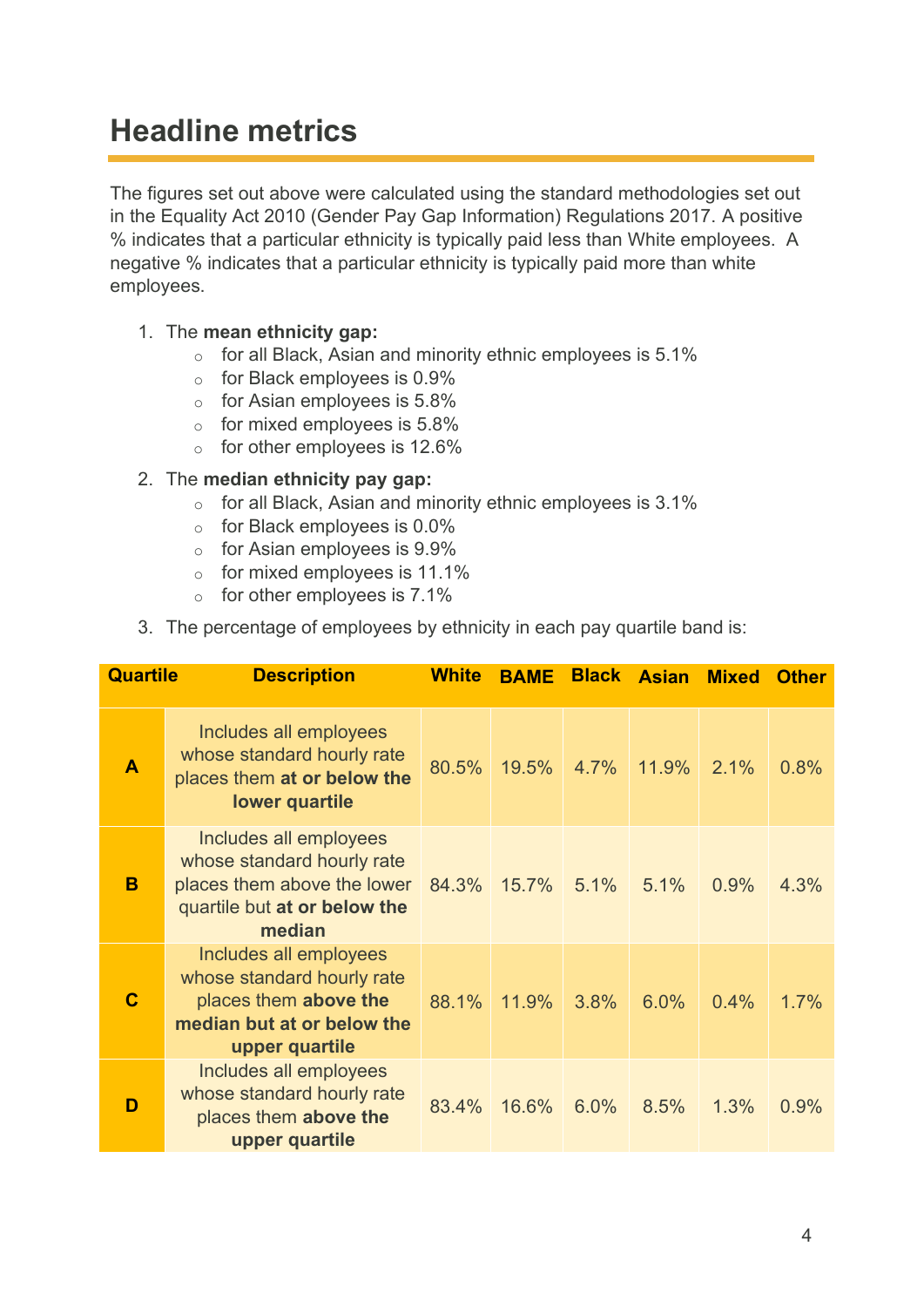# <span id="page-4-0"></span>**Benchmarks**

The median ethnicity pay gap results can be benchmarked against data from the Office for National Statistics Annual Pay Gaps analysis which is drawn from the Annual Population Survey 2012-2019.

Black employees median hourly pay matches White employees hourly pay at the IOPC. This is better than the national picture where White employees are paid 1.9% more than Black employees. Mixed employees at the IOPC are paid 11.1% less than White employees, this gap is larger than that of the national pay gap which is -1.3%.

|                                       | <b>White</b> | <b>BAME</b> | <b>Black</b> | <b>Asian</b> | <b>Mixed</b> | <b>Other</b> |
|---------------------------------------|--------------|-------------|--------------|--------------|--------------|--------------|
| <b>IOPC</b> median<br>hourly pay 2021 | £17.56       | £17.02      | £17.56       | £15.82       | £15.61       | £16.32       |
| <b>IOPC</b> median %<br>pay gap 2021  |              | 3.1%        | 0.0%         | 9.9%         | 11.1%        | 7.1%         |
| UK median %<br>hourly pay 2019        | £12.33       | £12.09      | £11.63       | £12.40       | £12.49       | £11.50       |
| UK median %<br>pay gap 2019           |              | 1.9%        | 5.7%         | $-0.6%$      | $-1.3%$      | 6.7%         |

UK benchmarking data from:

Ethnicity pay gap reference tables - [Office for National Statistics \(ons.gov.uk\)](https://www.ons.gov.uk/employmentandlabourmarket/peopleinwork/earningsandworkinghours/datasets/ethnicitypaygapreferencetables)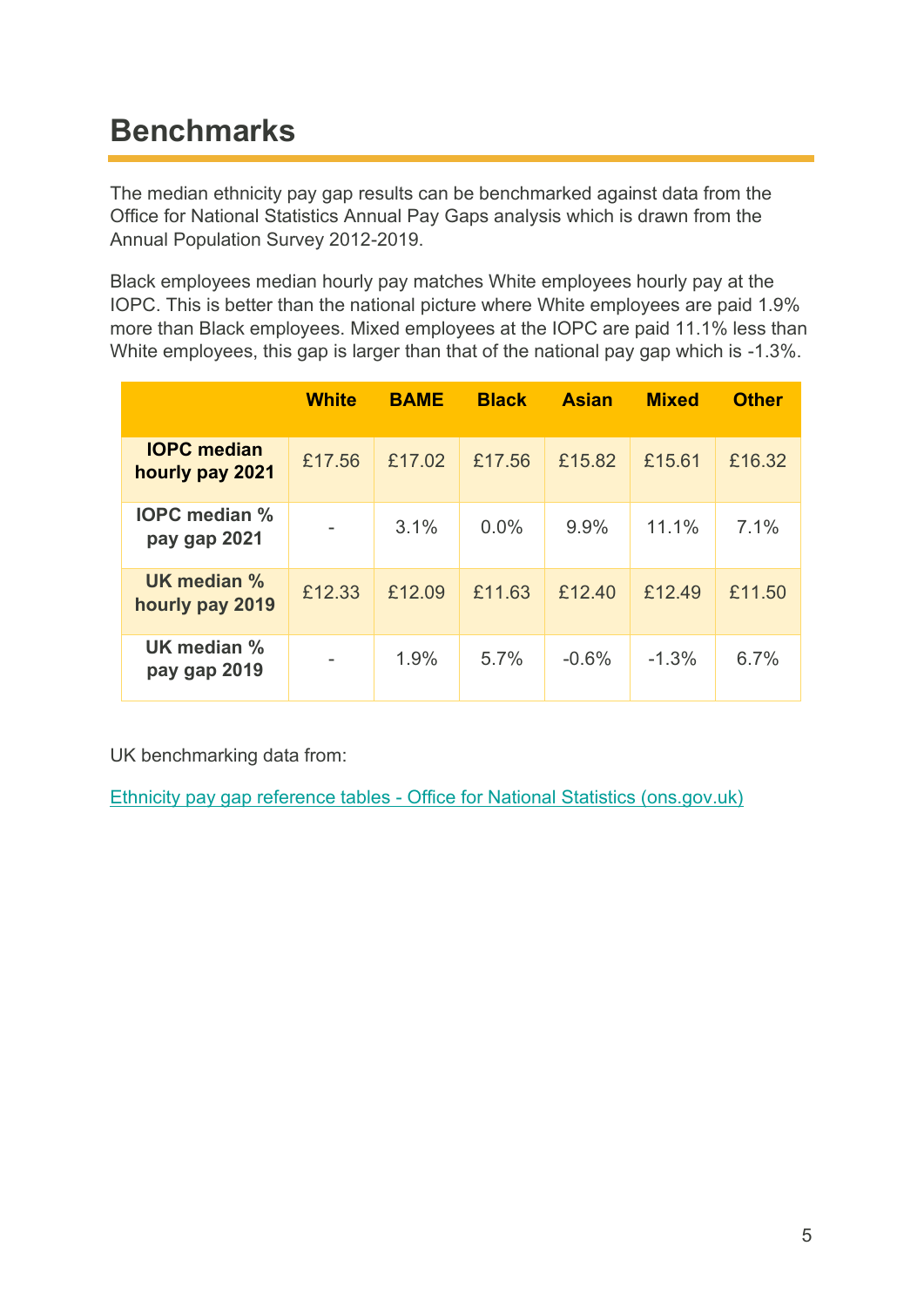# <span id="page-5-0"></span>**Mean ethnicity pay gap**

Black, Asian and minority ethnic employees at the IOPC earn 5.1% less than White employees.

- White employees earn £19.12 per hour
- Black employees earn £18.95 per hour
- Asian employees earn £18.02 per hour
- mixed employees earn £18.02 per hour
- other employees earn £16.71 per hour

Although we cannot compare to national benchmarking data for mean ethnicity pay gaps, we can compare across ethnicity groups to identify where the largest % pay gaps exist.

Employees within the other category have the highest mean pay gap at 12.6% compared to Black employees which have the smallest mean pay gap at 0.9%.

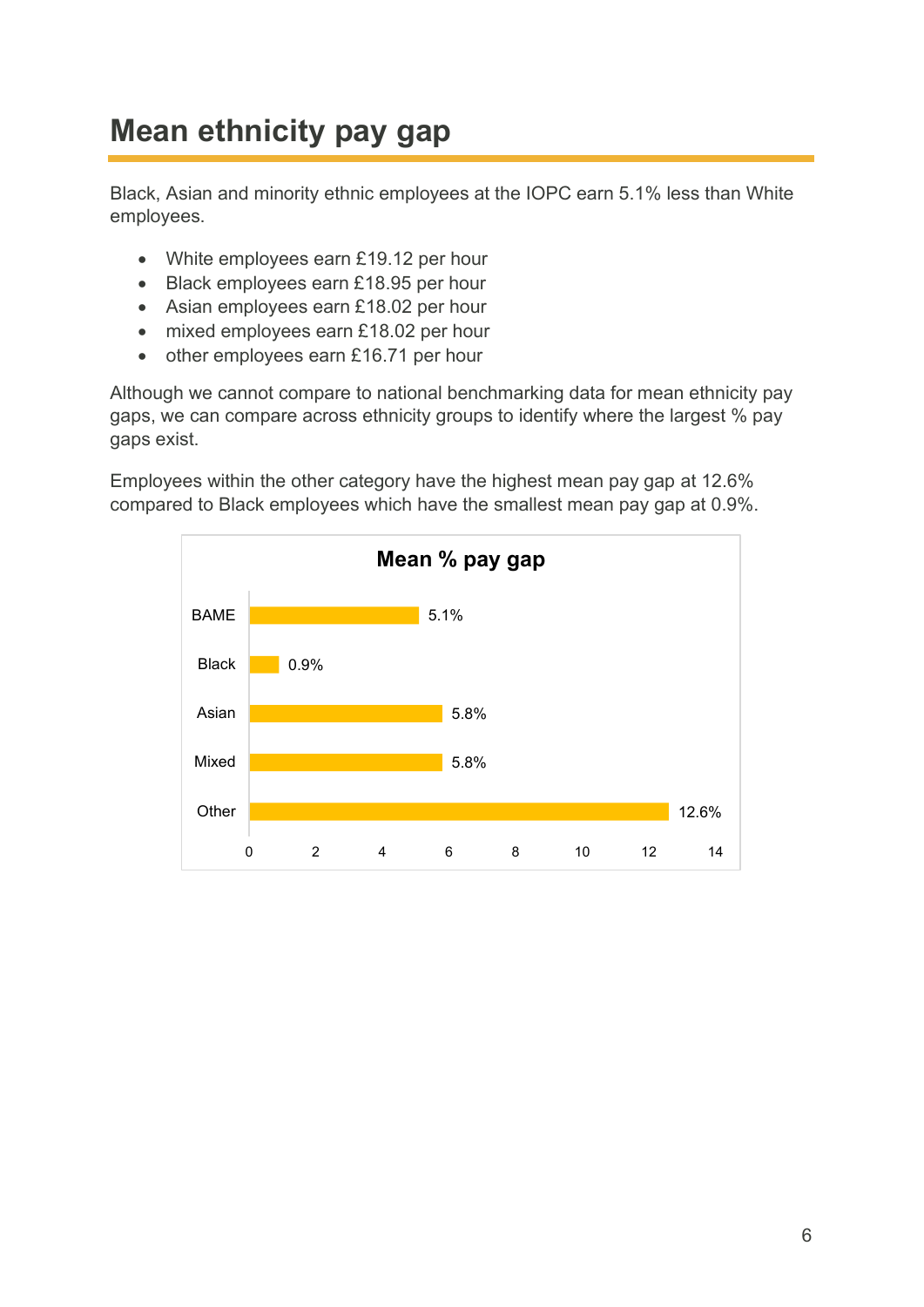# <span id="page-6-0"></span>**Median ethnicity pay gap**

Black, Asian and minority ethnic employees at the IOPC earn 3.1% less than White employees.

- White employees earn £17.56 per hour
- Black employees earn £17.56 per hour
- Asian employees earn £15.82 per hour
- mixed employees earn £15.61 per hour
- other employees earn £16.32 per hour

Asian and mixed employees have the largest median % pay gap when compared against White employees at the IOPC. Black employees have no pay gap when compared against White employees.

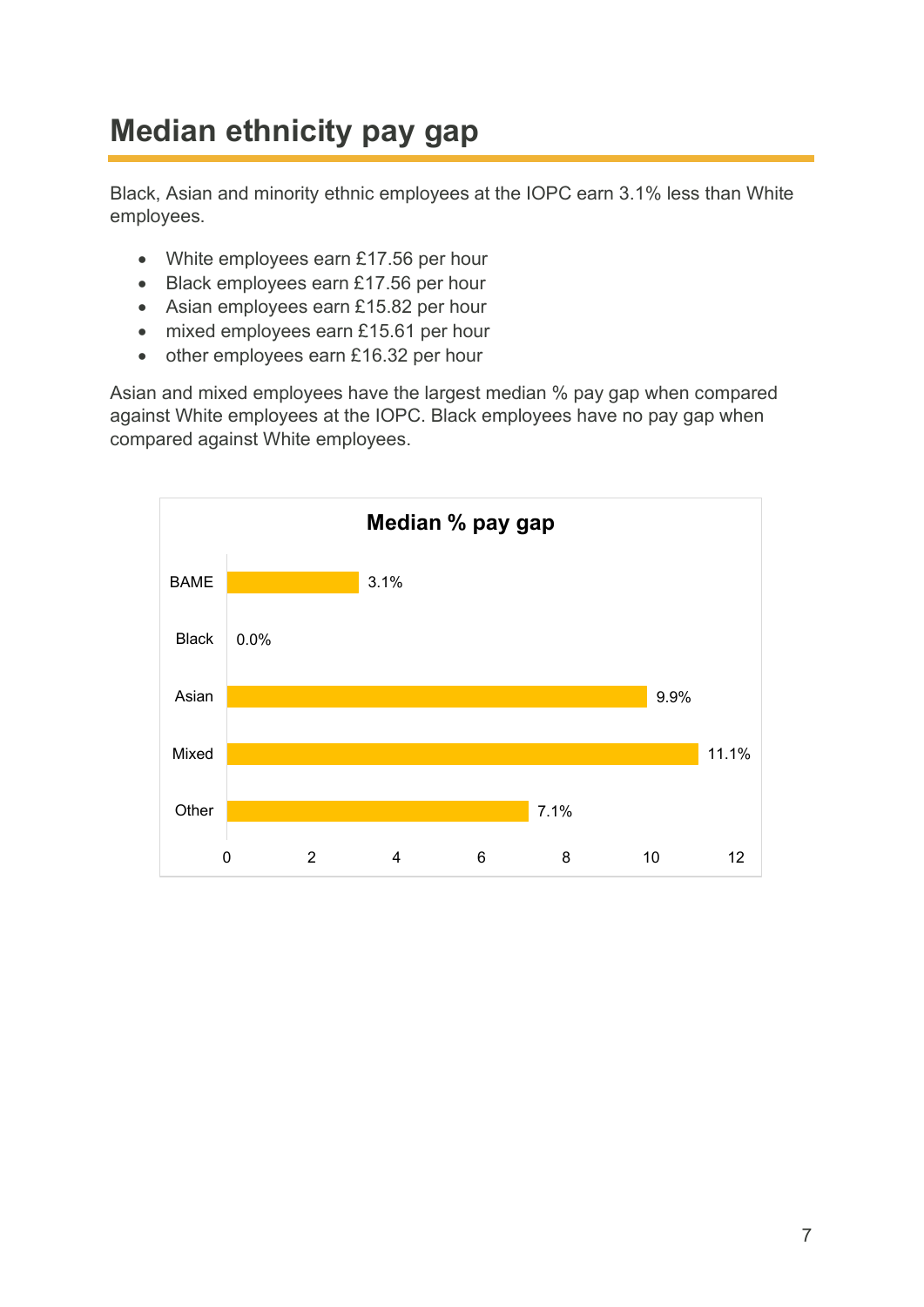# <span id="page-7-0"></span>**Ethnicity pay quartiles**

This table shows the IOPC pay quartiles with the percentage of employees in each band and the number of employees in each band in brackets.

**Quartiles** are created by ordering all employees in order from lowest hourly pay to highest hourly pay. Employees are then grouped into four quarters or quartiles. Quartile A contains approximately one quarter of employees with the lowest hourly pay, Quartile B contains the next highest quarter of employees in terms of hourly pay, and so on. To enable to quartiles to be as even as possible, hourly pay figures may overlap into two different quartiles. For more definitions see Appendix 1.

| <b>Quartile</b>         | <b>Description</b>                                                                                                                               | <b>White</b>   | <b>BAME</b>    | <b>Black</b> | <b>Asian</b>  | <b>Mixed</b> | <b>Other</b> |
|-------------------------|--------------------------------------------------------------------------------------------------------------------------------------------------|----------------|----------------|--------------|---------------|--------------|--------------|
| $\overline{1}$          | <b>Employees whose standard</b><br>hourly rate places them at or<br>below the lower quartile<br>£15.61 per hour or less                          | 80.5%<br>(190) | 19.5%<br>(46)  | 4.7%<br>(11) | 11.9%<br>(28) | 2.1%<br>(5)  | 0.8%<br>(2)  |
| $\overline{2}$          | <b>Employees whose standard</b><br>hourly rate places them<br>above the lower quartile but<br>at or below the median<br>£15.61 - £17.56 per hour | 84.3%<br>(198) | 15.7%<br>(37)  | 5.1%<br>(12) | 5.1%<br>(12)  | 0.9%<br>(2)  | 4.3%<br>(10) |
| $\overline{\mathbf{3}}$ | <b>Employees whose standard</b><br>hourly rate places them<br>above the median but at or<br>below the upper quartile<br>£17.56 - £20.23 per hour | 88.1%<br>(207) | 11.9%<br>(28)  | 3.8%<br>(9)  | 6.0%<br>(14)  | 0.4%<br>(1)  | 1.7%<br>(4)  |
| $\overline{\mathbf{4}}$ | <b>Employees whose standard</b><br>hourly rate places them<br>above the upper quartile<br>£20.24 per hour or more                                | 83.4%<br>(196) | 16.6%<br>(39)  | 6.0%<br>(14) | 8.5%<br>(20)  | 1.3%<br>(3)  | 0.9%<br>(2)  |
| <b>All</b><br>employees |                                                                                                                                                  | 84.1%<br>(791) | 15.9%<br>(150) | 4.9%<br>(46) | 7.9%<br>(74)  | 1.2%<br>(11) | 1.9%<br>(18) |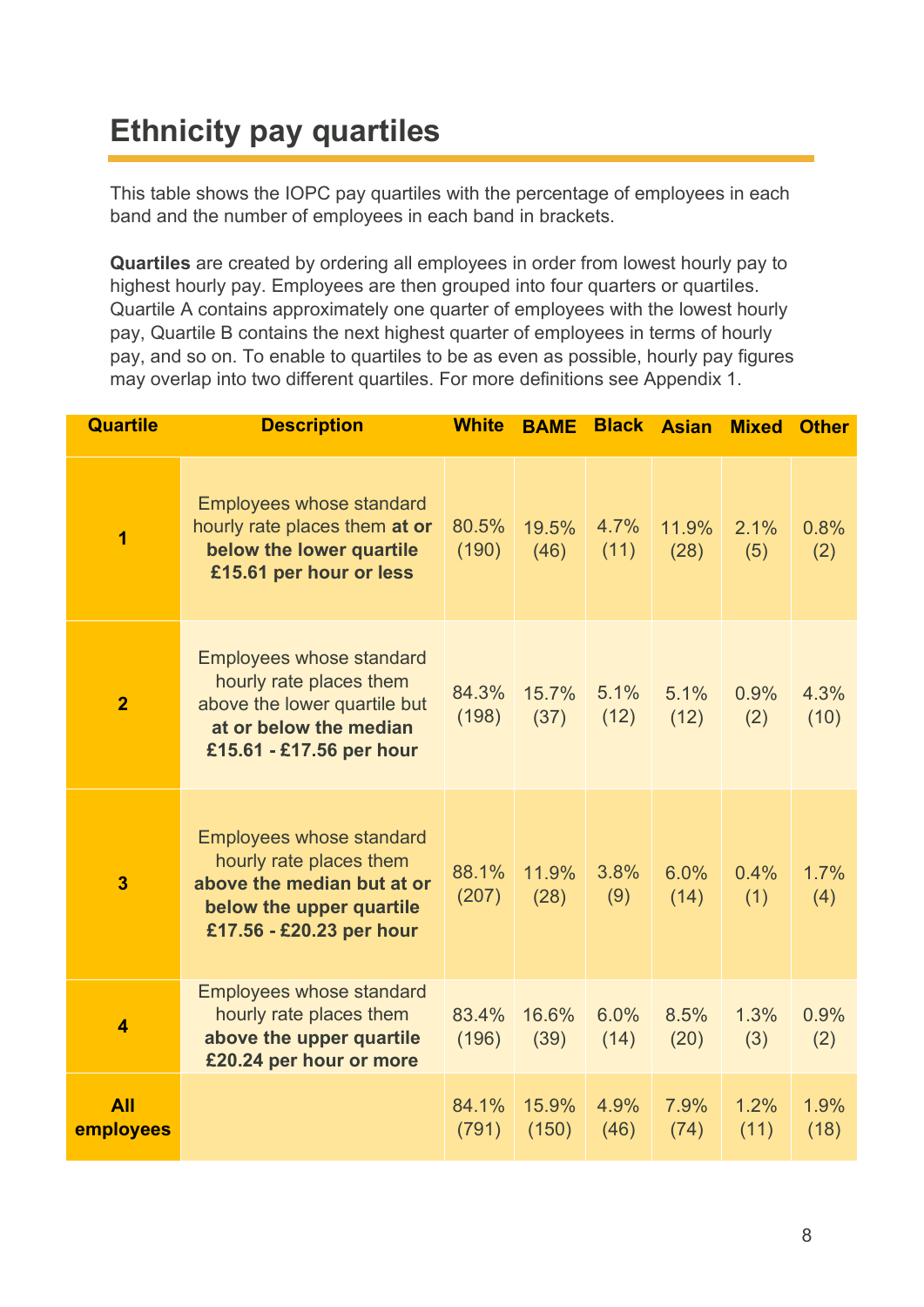Almost 16% of employees at the IOPC are from a Black, Asian or minority ethnic background. As the table and chart show, the quartile where BAME and Asian employees have the strongest representation is in the lowest pay quartile (1). Black employees are most represented in the highest quartile (4).

There is less variation between quartiles for White employees who make up over 84% of all employees at the IOPC. When compared to the overall proportion of White employees at the IOPC, the lowest quartile (1) is least represented.

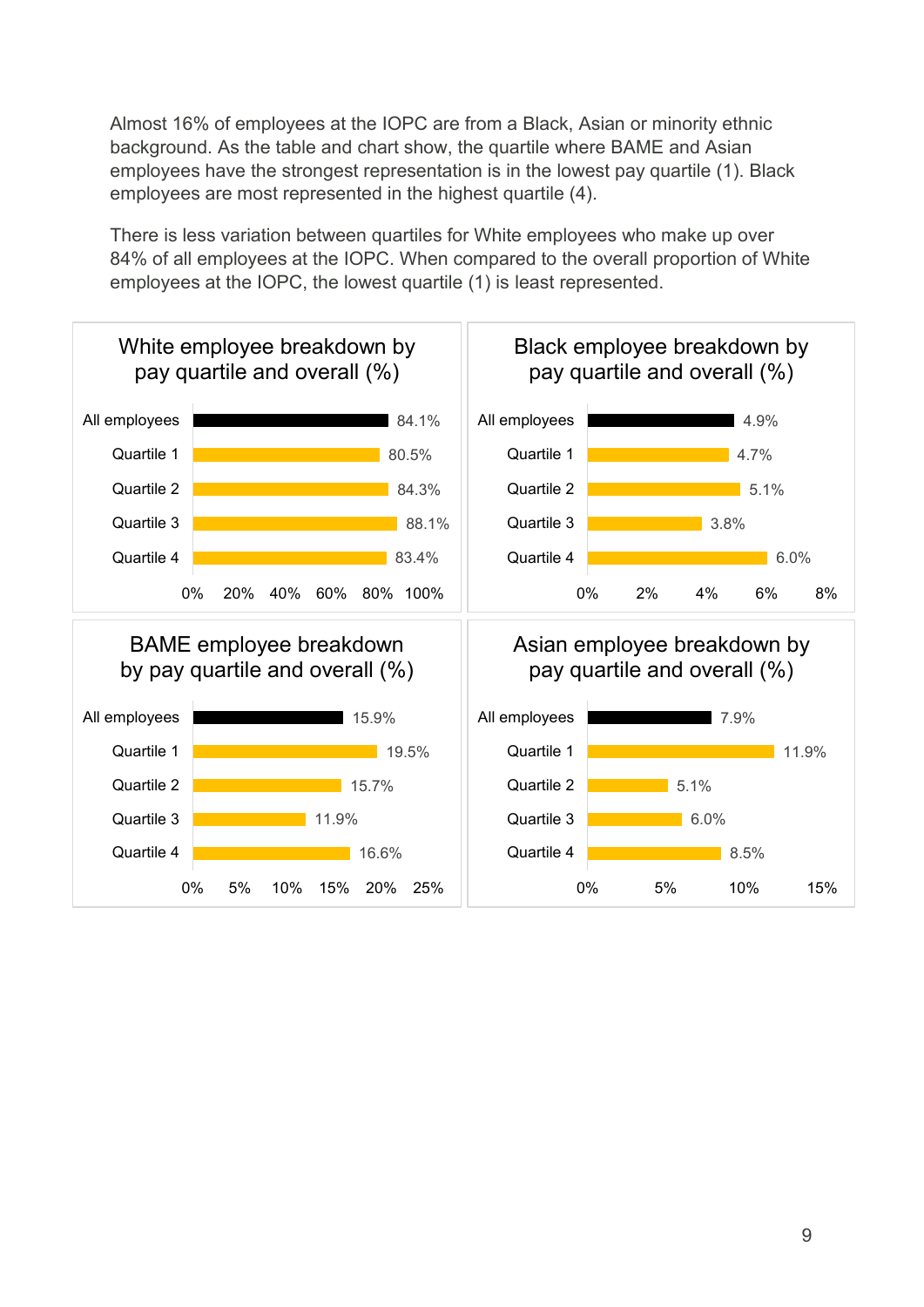### <span id="page-9-0"></span>**Mean ethnicity bonus gap**

The IOPC does not pay bonuses so there is no mean ethnicity gap.

### <span id="page-9-1"></span>**Median ethnicity bonus gap**

The IOPC does not pay bonuses so there is no mean ethnicity gap.

### <span id="page-9-2"></span>**Proportion of employees by ethnicity who received a bonus**

The IOPC does not pay bonuses and so have no findings to publish on the proportion of employees by ethnicity receiving a bonus.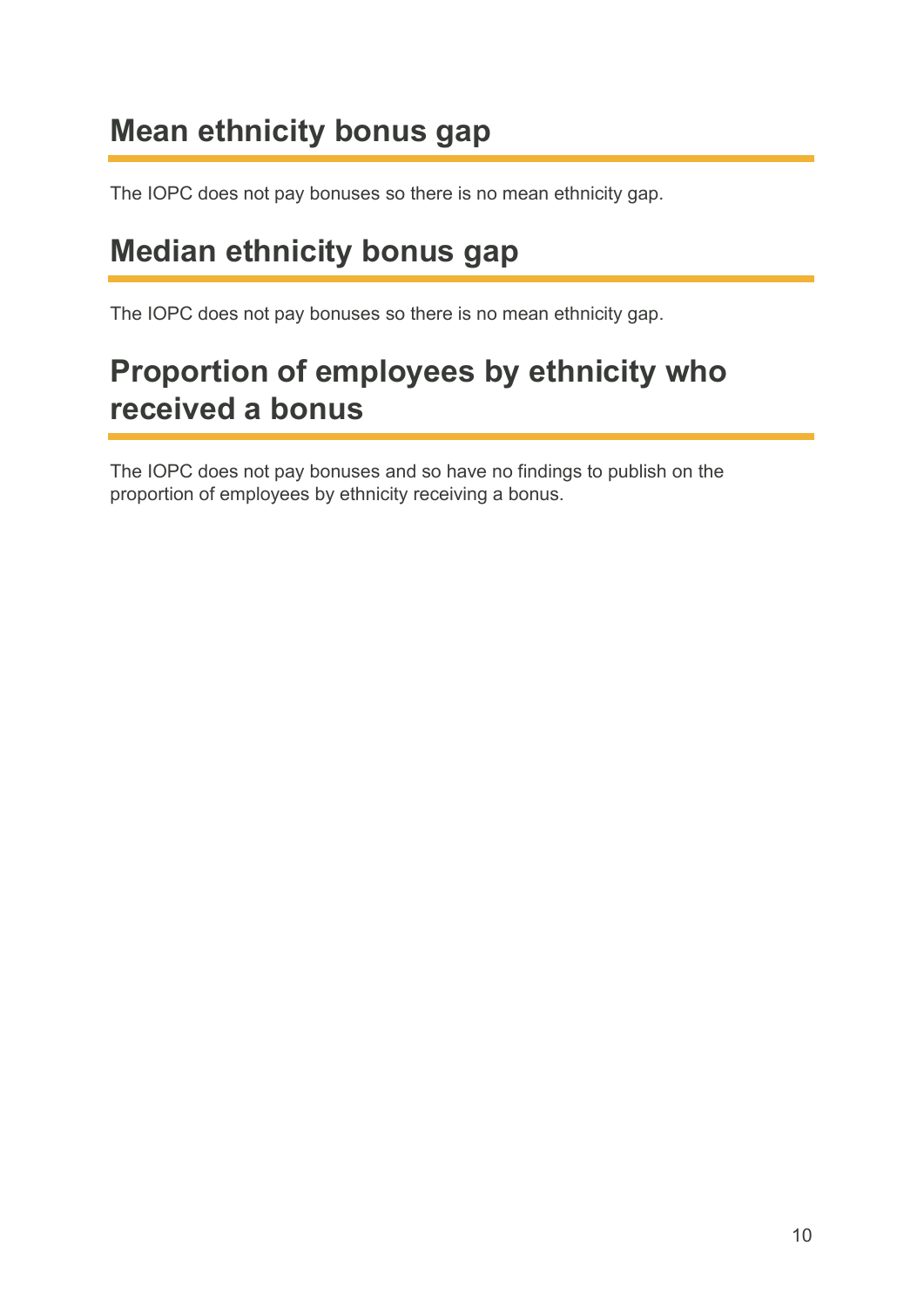### <span id="page-10-0"></span>**Appendix 1: Glossary and explanation of calculations**

Key points from the glossary and explanation of calculations are adapted from the [Government Equalities Office guidance.](https://www.gov.uk/guidance/making-your-gender-pay-gap-calculations) More examples and definitions can be found in the guidance.

#### **What is the mean average?**

A mean (average) involves adding up all the hourly rates of pay and dividing the result by how many numbers were in the list. It must be noted that very high or low hourly rates of pay can distort the average.

#### **What is the median?**

The median involves listing all employees with their hourly rates of pay in numerical order and finding the middle number of the list. If there are two middle numbers, the middle value between those two numbers is taken as the median. For example, if the two middle numbers were £10.00 and £11.00, the median would be £10.50.

#### **What is a quartile?**

This is where you sort all full pay relevant employees in a list according to hourly rate of pay, in order from lowest to highest, then divide this list into four equal parts (quarters or quartiles). Quartile A contains approximately one quarter of employees with the lowest hourly pay, Quartile B contains the next highest quarter of employees in terms of hourly pay, and so on.

Counting rules state that if there are a number of employees on exactly the same hourly rate of pay who cross a quartile boundary, the distributions are split as evenly as possible across those quartiles.

### **How is the mean ethnicity pay gap % calculated?**

- Take the mean average hourly pay for White employees and subtract the mean average hourly pay for Black, Asian and/or minority ethnic employees
- Divide the result of the above by the mean average hourly pay for White employees
- Multiply the result by 100

This gives you the mean average gender pay gap in hourly pay as a percentage of White employee pay.